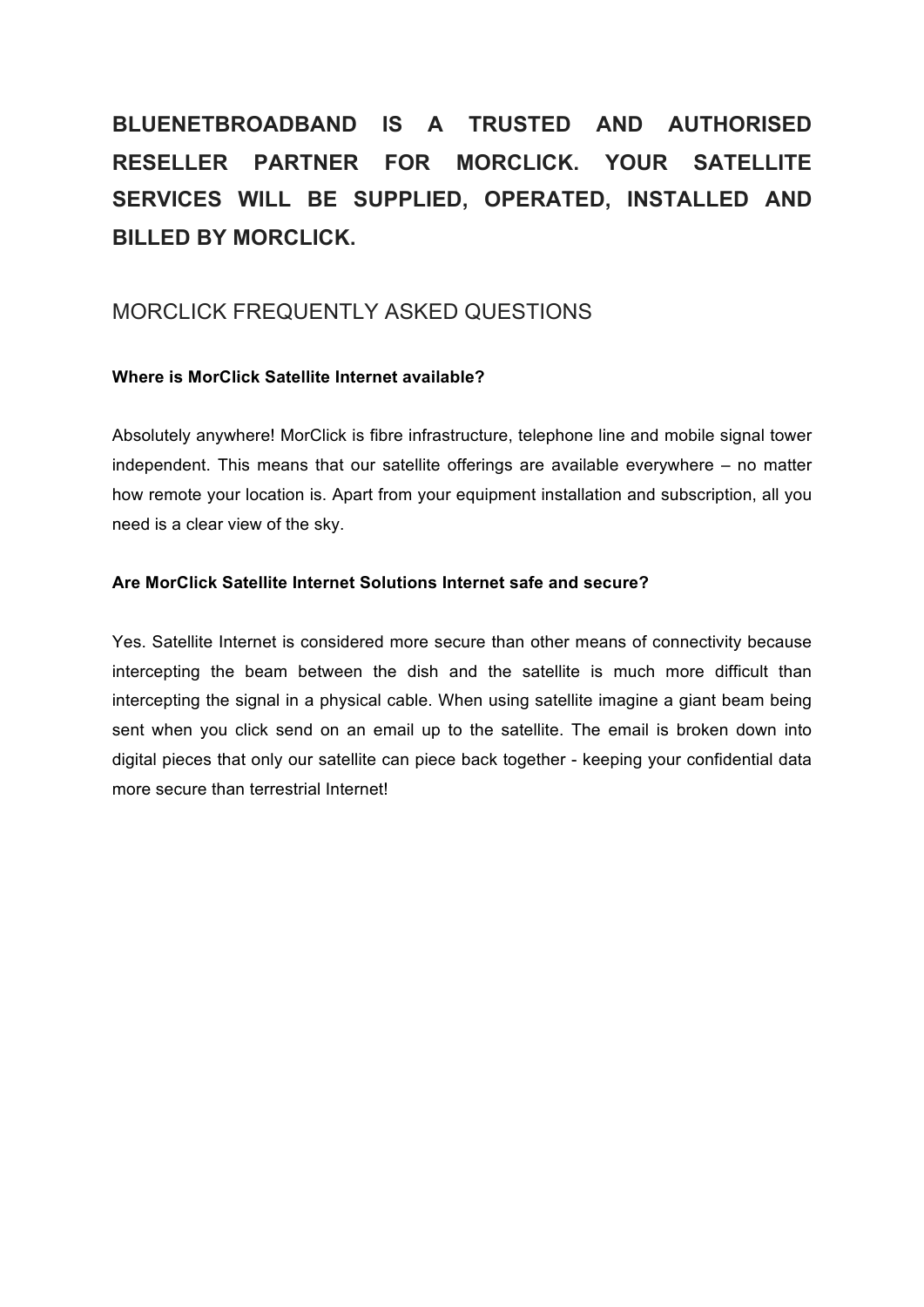## **What packages does MorClick Satellite Internet Solutions offer?**



## **What is MorClick Satellite Internet's Fair Use Policy (FUP)?**

MorClick is committed to ensure fair Internet access for all our satellite broadband subscribers. To ensure this, we vigilantly maintain a special Fair Use Policy to safeguard equitable balance Internet access for all subscribers.

As per your Contractual Terms & Conditions, our Fair Usage Policy covers the following:

5.14.1. The Fair Usage Policy (FUP) is our super simple way of protecting the integrity of MorClick. As with all acceptable usage policies, if you use more than a certain, predetermined "fair" amount of data (your FUP threshold) in a given timeframe, you stand to be restricted to slower speeds during peak times, in order to allow other users to access the network fairly.5.14.2 Each line speed has its own FUP threshold.

5.14.3 The FUP is subject to change from time to time.

5.14.4 **Uncapped** generally mean there are no limits but you could see a reduced speed once a threshold is reached. You will find the reduced speeds that would be imposed on the Application Form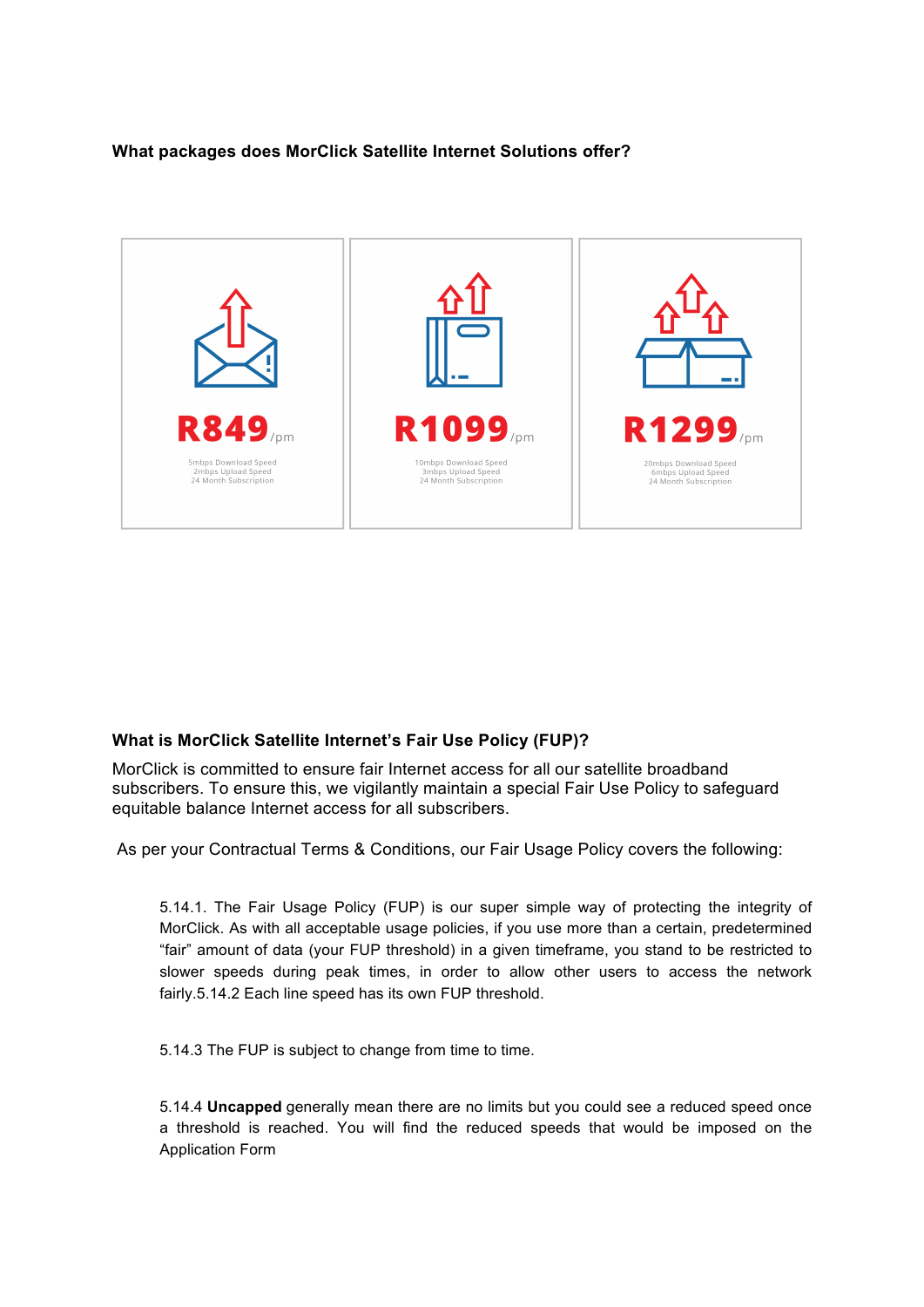5.14.5. The uncapped price plans do not have out-of-bundle rates.

5.14.6. We reserve the right to terminate the contractual relationship with customers who regularly breach the fair usage policy for Service price plans by more than 100% on no less than 30 days prior written notice.

5.14.7 A customer cannot load a top-up bundle to restore the speed on an uncapped price plan.

| <b>Fair Usage Policy</b> | <b>First throttle</b> | <b>Second throttle</b> | <b>Third throttle</b> |
|--------------------------|-----------------------|------------------------|-----------------------|
| Unlimited 5 Mbps         | $3Mbps - 100GB$       | $1.5M$ bps – $150GB$   | $1Mbps - 200GB$       |
| Unlimited 10 Mbps        | $5Mbps - 150GB$       | $3Mbps - 250GB$        | $1.5Mbps - 300GB$     |
| Unlimited 20 Mbps        | $10Mbps - 200GB$      | $5Mbps - 350GB$        | $2Mbps - 400GB$       |

Our Fair Usage Policy establishes an equitable balance in Internet access for all our subscribers. Your Fair Use policy will run according to your activation date, even though billing will happen per calendar month.

## **Are there any limits on how much data I can download?**

All MorClick products include unlimited data thresholds & ensure Fair Use Policy (FUP):

| <b>Fair Usage Policy</b> | <b>First throttle</b> | Second throttle | <b>Third throttle</b> |
|--------------------------|-----------------------|-----------------|-----------------------|
| <b>Unlimited 5 Mbps</b>  | 3Mbps - 100GB         | 1.5Mbps - 150GB | 1Mbps - 200GB         |
| <b>Unlimited 10 Mbps</b> | 5Mbps - 150GB         | 3Mbps - 250GB   | 1.5Mbps - 300GB       |
| <b>Unlimited 20 Mbps</b> | 10Mbps--200GB         | 5Mbps--350GB    | 2Mbps--400GB          |

## **Is Soft Throttling applied in any of MorClick Plans?**

To ensure fair access, soft throttling speed management is implemented on disproportionate date usage as follows:

| <b>Fair Usage Policy</b> | <b>First throttle</b> | Second throttle | Third throttle  |
|--------------------------|-----------------------|-----------------|-----------------|
| <b>Unlimited 5 Mbps</b>  | 3Mbps - 100GB         | 1.5Mbps - 150GB | 1Mbps - 200GB   |
| <b>Unlimited 10 Mbps</b> | 5Mbps - 150GB         | 3Mbps - 250GB   | 1.5Mbps - 300GB |
| <b>Unlimited 20 Mbps</b> | 10Mbps--200GB         | 5Mbps--350GB    | 2Mbps--400GB    |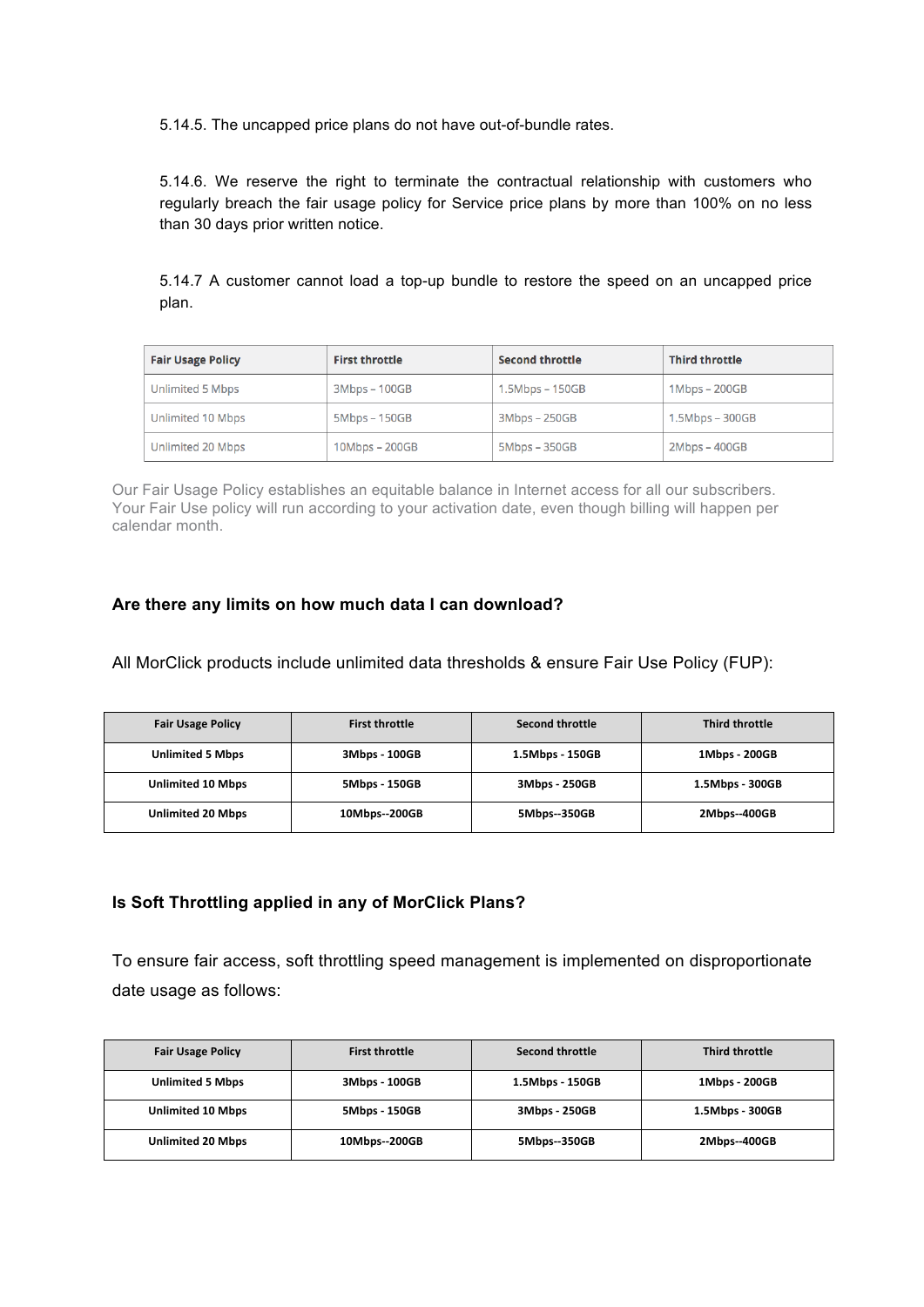#### **What is internet shaping?**

Internet traffic shaping is a bandwidth management technique used on internet networks which delays some/all datagrams to bring them into compliance with a desired traffic profile. Traffic shaping can be used to optimize or guarantee performance, improve latency, or increase useable bandwidth of some forms of data traffic by reducing others that are less prioritized.

#### **Does shaping apply to Satellite?**

No, it does not the service is unshaped.

**Is the traffic classification and priority (Shaping) the same for all MorClick Plans?** 

Yes, the traffic classification and priority queues are the same for all MorClick Plans. It is not possible for us to define traffic classification and priority queues as per plan level.

#### **Can I check how much data is being used on my contract?**

Yes you can! There are three options available to you to check how much data is being used on your package:

- 1. Call the MorClick call center on 010 593 0880;
- 2. Email us on customercare@morclick.co.za;
- 3. Log into our YahClick powered network on https://selfcare.yahclick.com/YAHS\_PRT\_CC\_Login

| YahClick<br><b>STAY CONNECTED</b> |                            |
|-----------------------------------|----------------------------|
| <b>Existing Customer</b>          |                            |
|                                   |                            |
|                                   | <b>SAN What is my SAN?</b> |
|                                   | <b>ESN What is my ESN?</b> |
|                                   |                            |
|                                   | Login                      |

Make sure that you have your Service Number (SAN) and your Equipment Serial (ESN) ready, as you **will** require them to log in. When inputting your ESN password, *only use the*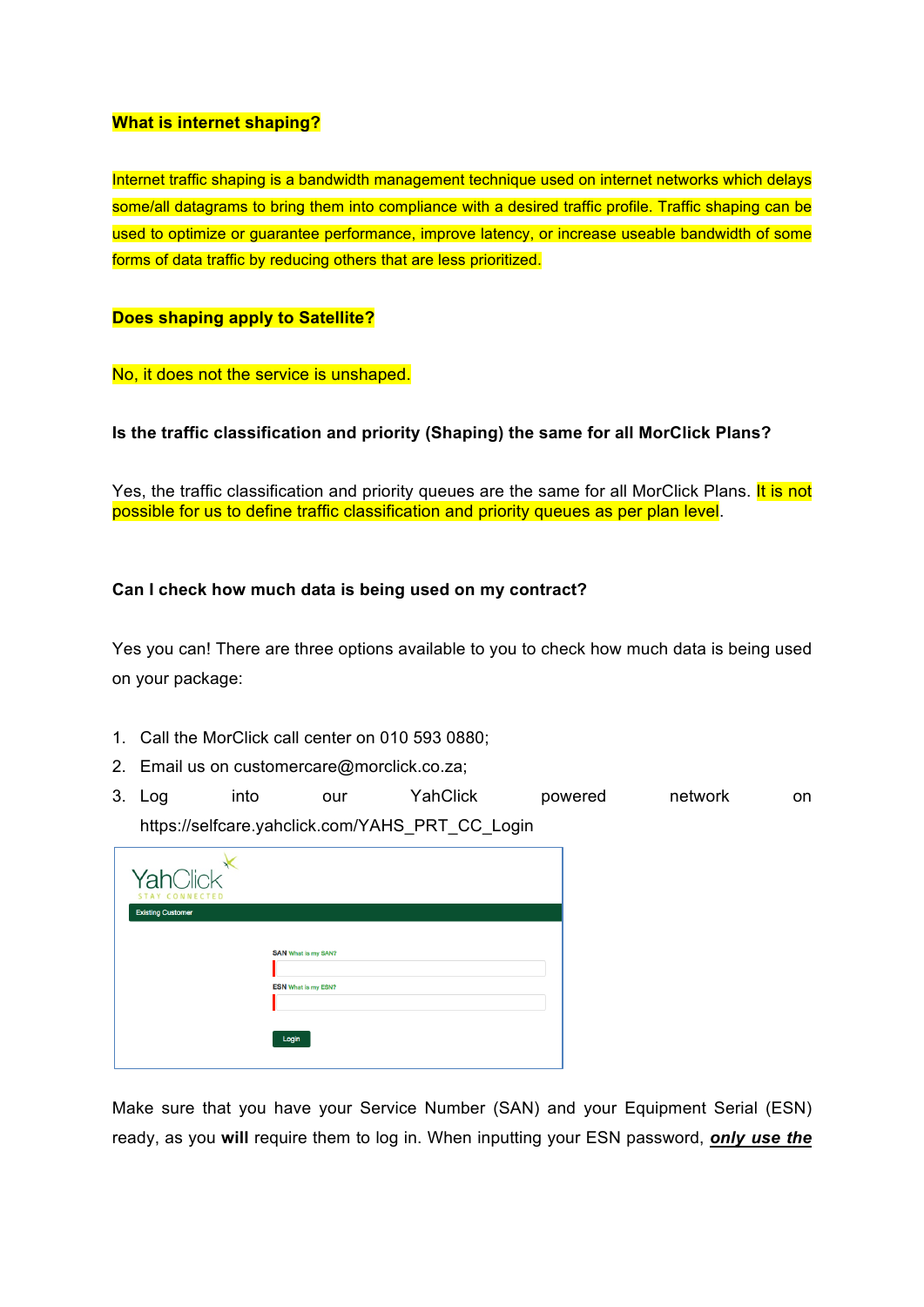*numerical part of the number.* For example, if your modem serial number is "BY001312345A6", your ESN password will be "1312345".

## **Can I use MorClick Satellite Internet to stream entertainment and work from home?**

Yes, you can! MorClick Satellite Internet Solutions puts entertainment and working from home at your fingertips.

MorClick Satellite Internet Solutions are ideal for:

- Streaming videos, music and movies;
- Video conferencing;
- Working from home;
- Online shopping;
- Online banking;
- Holiday planning;
- Web surfing;
- Social Networking like Facebook, Instagram, LinkedIn, Pinterest, more!

For example, Netflix streaming requires a download speed of 1.5 Mbps for low quality, 3 Mbps for SQ quality, and 5 Mbps for HD quality, so any of MorClick's Satellite Internet Solutions can comfortably handle any binge-watching needs!

It is also ideal for streaming music via applications like Spotify and Napster. Music giant Spotify for example only requires .096 Mbps of speed for streaming on your phone and .1670 Mbps to listen on your computer or tablet.

MorClick also delivers good video chat capability. Video chat users, according to Skype, need 1.5 Mbps download and 1.5 Mbps upload, while video calls with multiple people need 8 Mbps to download.

## **Can MorClick Satellite Internet Solutions be used for interactive online learning?**

Yes. MorClick is sufficiently fast, robust and reliable to support students to fully and successfully participate in online learning experiences; including access to online learning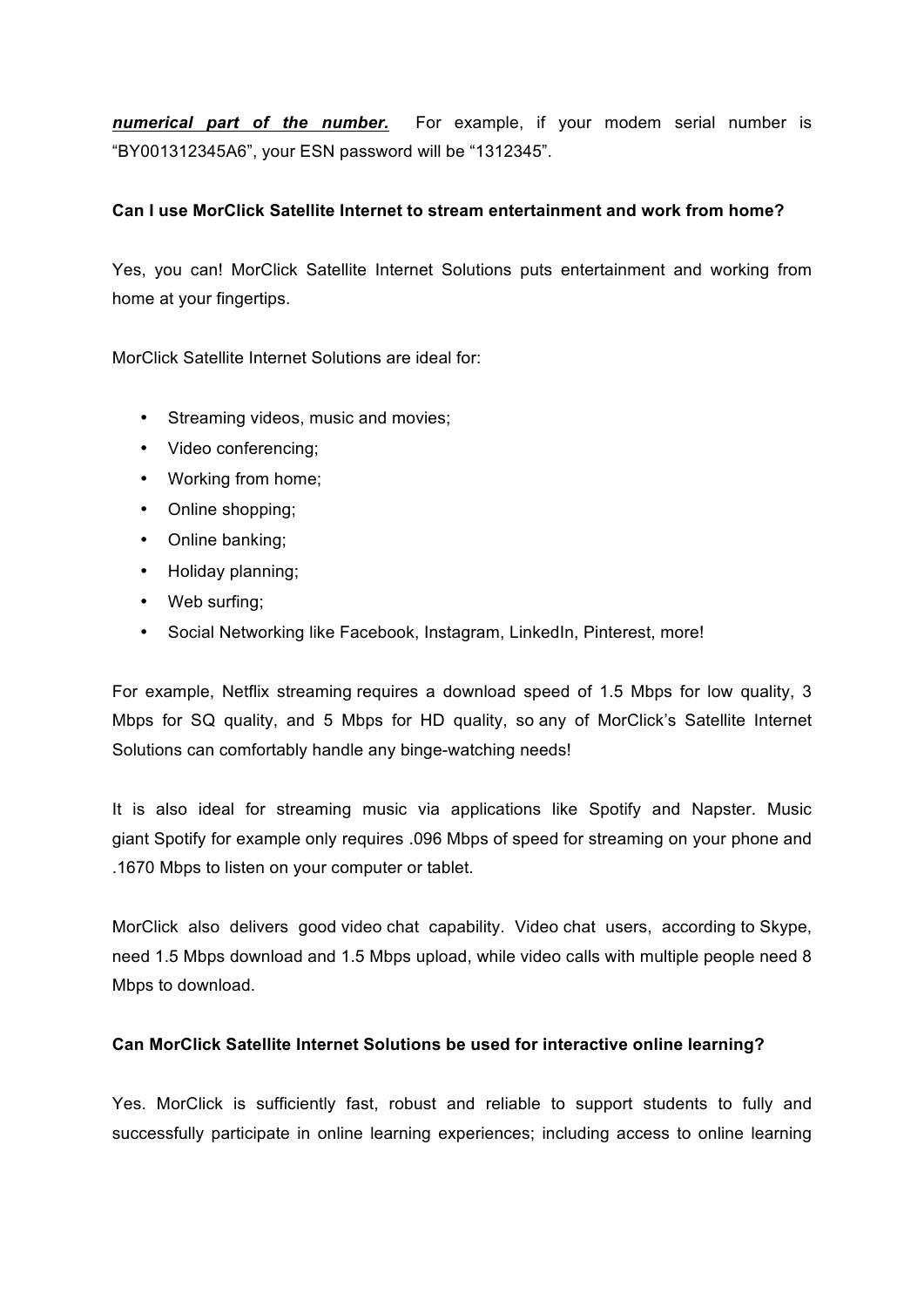tools, web-based rich content (such as video), interactive digital textbooks, e-books, online assessments and student & teacher conferencing.

#### **Are MorClick Satellite Internet Solutions able to support gaming?**

Yes, "turn-based" games, such as casino games, and strategy games, such as chess, will work fine as will popular Facebook games like Candy Crush.

You will be able to download games and game updates and use the streaming video and music services offered through your gaming system. However, the majority of real-time, multi-player games played on Xbox LIVE and PlayStation will not work over any satellite Internet service, due to transmission latency.

#### **What is transmission latency?**

There is a half second delay with satellite Internet service caused by distance that data needs to travel up to the satellite and back again. Therefore, time-sensitive applications that require fractions-of-a-second user inputs (such as multi-player "twitch" games or real-time equities trading) are not supported by MorClick's Internet Satellite Solutions.

#### **Why choose MorClick Satellite Internet Solutions?**

MorClick partners with the communities where we install, making support and service a part of the community revenue stream. This means that should you ever encounter problems – the appointed service provider is in your community and available to answer questions and provide solutions.

We are affordable. MorClick invests in our customers by providing free *standard* equipment infrastructure and installation\*. And all our packages offer unlimited data. MorClick offers different package options to suit your needs.

#### **How long is the contract length on MorClick Packages?**

Once you have signed up, your subscriber contract will run for a period of 24 months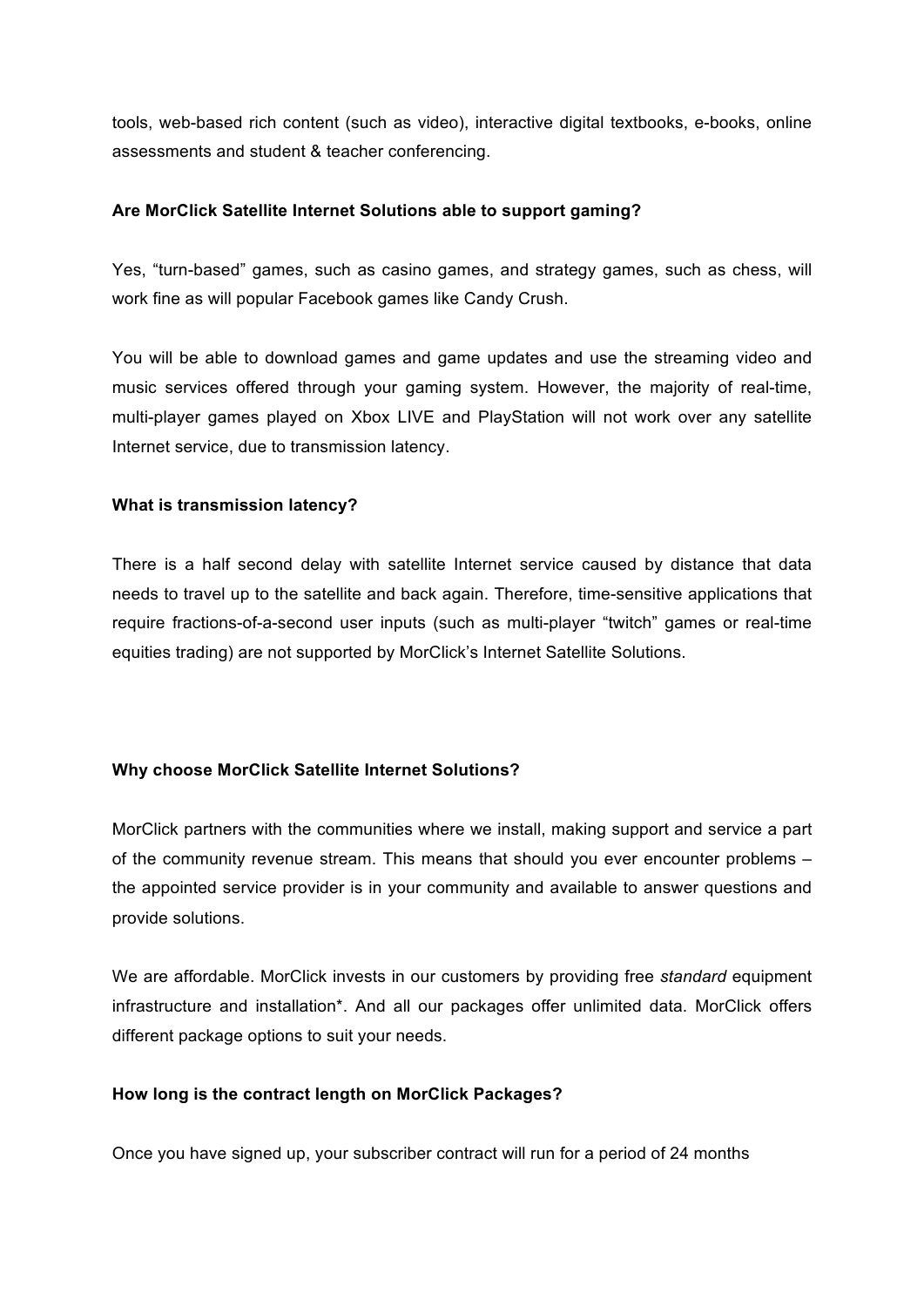#### **How does it work?**

In a nutshell, MorClick's Satellite Internet Solutions simply works as follows:

Your smart device sends a signal request through your modem to your MorClick satellite dish and then up to our orbiting satellite, which sends a signal to us. Then, we transmit the signal back to the satellite, then to your dish, your modem, and finally, your smart device. All of this happens in less than half of a second!

#### **How do I subscribe?**

- 1. Visit our website to log a direct enquiry. (www.morclick.co.za)
	- a. Visit our Facebook/Instagram Page
	- b. Contact us directly on leads@morclick.co.za
	- c. Or call us on 081 017 1257

#### **Alternatively**

- 2. MorClick partners with local businesses to help you subscribe in three easy steps:
	- a. Process the order
	- b. Install the *standard* equipment terminal, including the satellite dish and modem
	- c. Activate the service.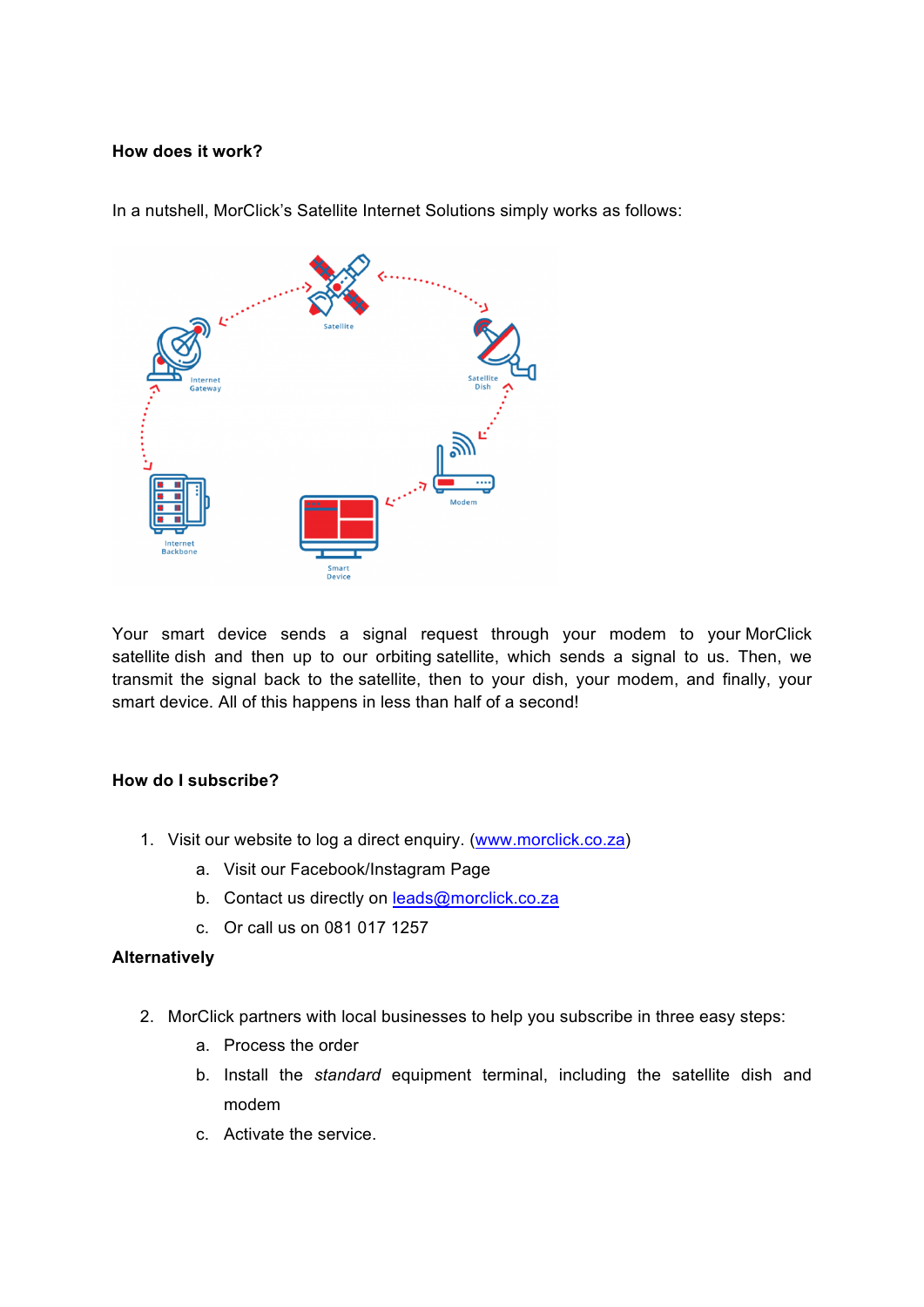**NB:** It is important to note that all the necessary RICA documentation will be required to process your application for both individuals and business entities. The following documentation is as follows:

## Private Individuals:

- 1. Certified copy of identification:
	- a. Certified copy of ID Book (Main Page).
	- b. Certified copy of ID card (front and back).
	- c. Certified copy of passport.
- 2. Proof of Address:
	- a. Copy of utility bill or another bill traceable to source that contains both physical & postal customer addresses.
		- **i.** Rental Lease
		- ii. Utility Bill
		- iii. Clothing/Retail account
		- iv. Rates and Taxes Bill
- 3. Proof of Income/Funds:
	- a. Individual Salary slip (Latest Payslip)
	- b. Bank letter to confirm funds
	- c. Banks Statements (Not older than 3 Months)
	- d. Bank confirmation letter

#### **Where will you install the satellite dish?**

It can be mounted on a roof, wall or via a pole mount on the ground. We cover up to a distance of 60kms!

**How do I pay?**

You simply sign up a monthly debit order!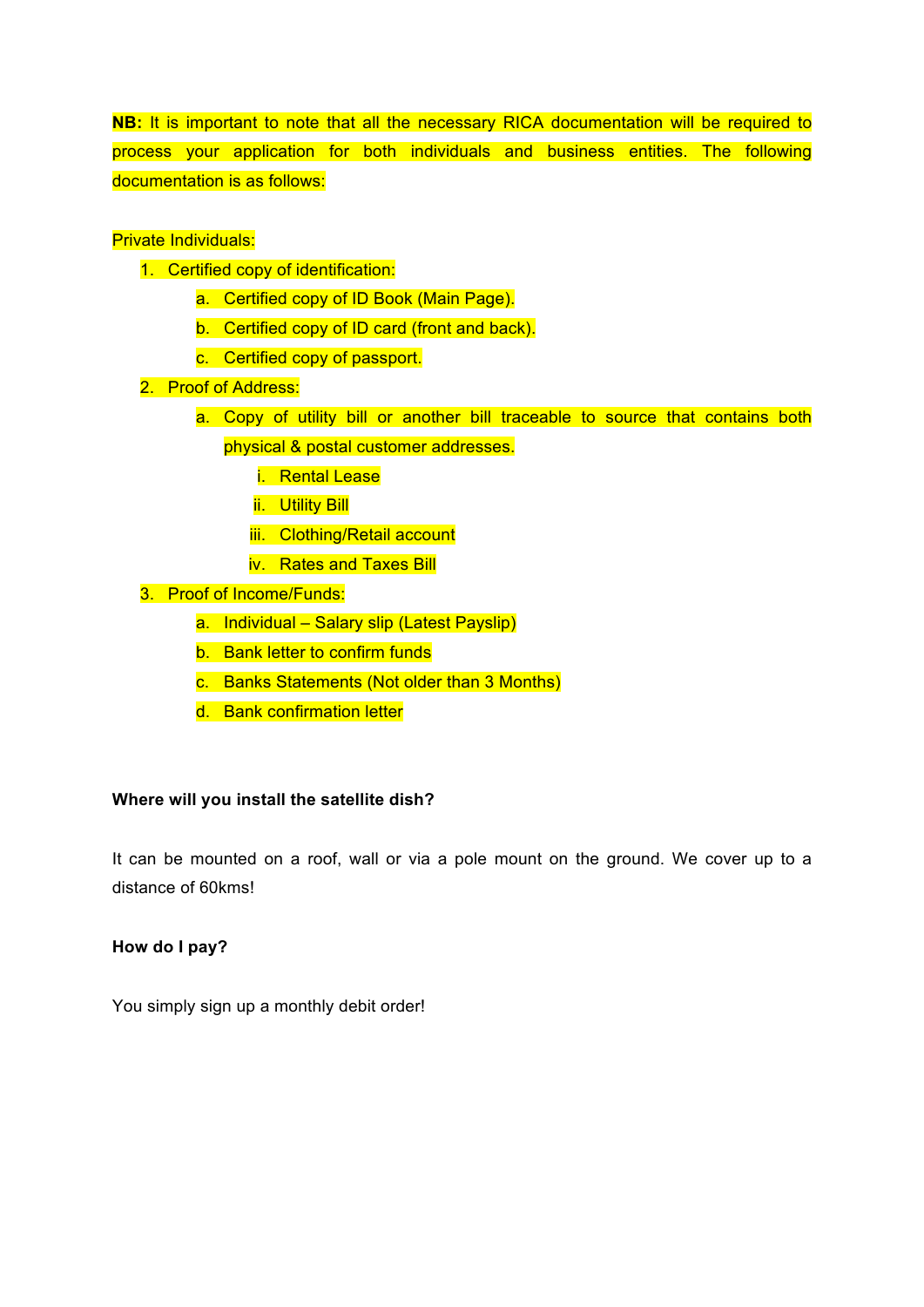#### **What speeds can I achieve 'up to'?**

Our services deliver headline speeds in the following as follows:

| <b>Unlimited</b>                |    | <b>Download</b> | <b>Upload Speeds</b> |
|---------------------------------|----|-----------------|----------------------|
| <b>Packages</b>                 |    | <b>Speeds</b>   |                      |
| <b>Unlimited 5 Mbps</b>         |    | 5 Mbps          | 2 Mbps               |
| <b>Unlimited</b><br><b>Mbps</b> | 10 | 10 Mbps         | 3 Mbps               |
| Unlimited<br><b>Mbps</b>        | 20 | 20 Mbps         | 6 Mbps               |

The 'up to' speed of our plans is dependent on many factors. These can include the general state of the network loading across the Internet and the speed of the servers that the website you are viewing is delivered from.

The number of active users and their activity levels on the network determine our network speed at any given time.

MorClick Satellite Internet Solutions will always guarantee that you have sufficient bandwidth to deliver on your plan Megabits per second quota.

These measures are in place to ensure that no users take a disproportionate share of the capacity.

## **Is there a Free Zone?**

Night data allocation is not applicable to our satellite service as we do not offer a data bundling deal like an LTE provider would.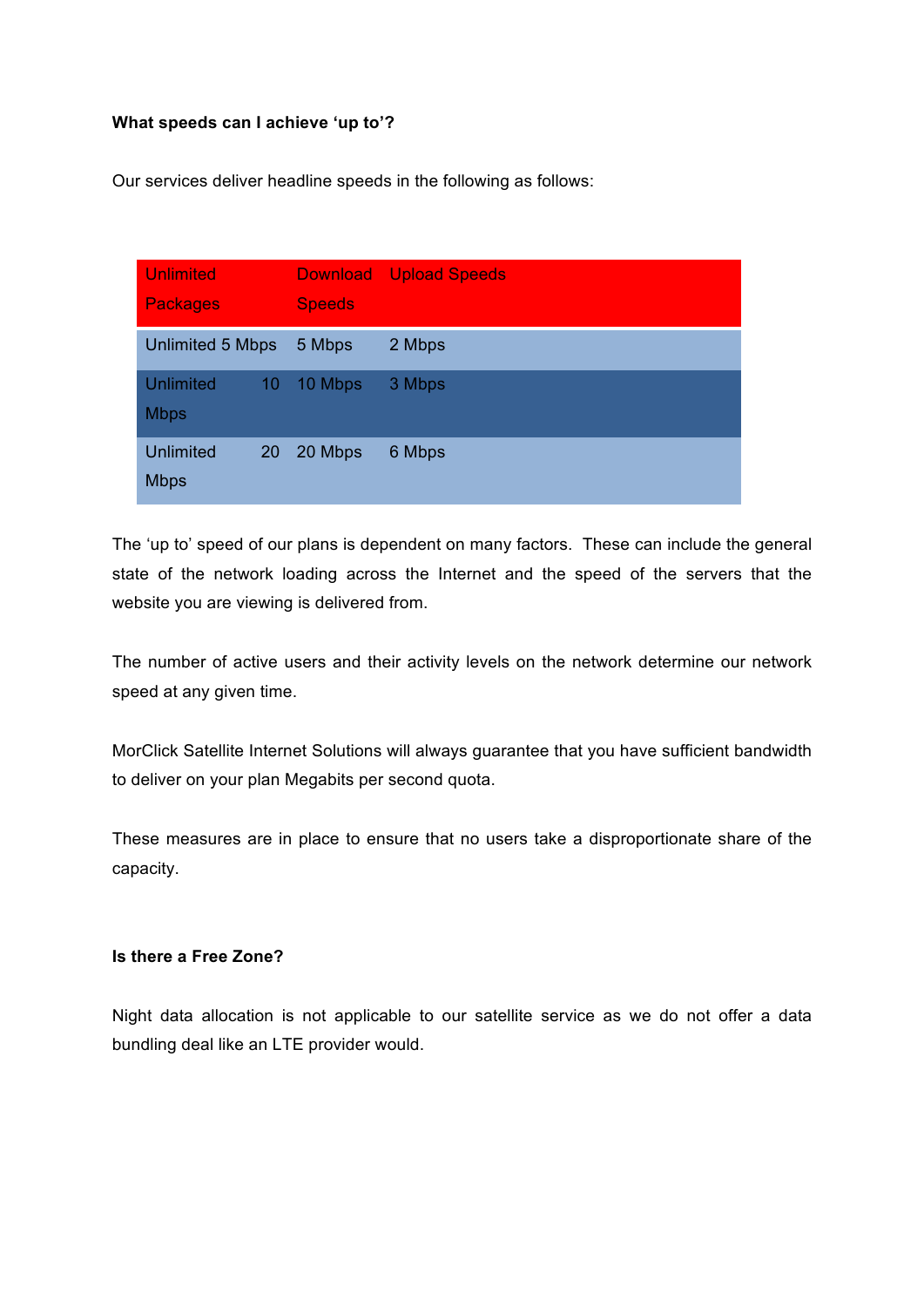#### **Does weather affect the dish?**

The aim here is to ensure that our subscribers do not notice the effect of the weather on the signal. The service is designed to cope with most weather conditions, including wind speeds of up to 100mph. During periods of extremely heavy rain or snow, the radio signals may become attenuated (reduced). There are sophisticated, automatic measures to effectively increase the power of your system to compensate for any attenuation by using Adaptive Coding & Modulation (ACM). ACM enables the system to automatically react to the effects of rain fade.

#### **Does your service support standard VOIP?**

Yes, all of our packages support standard VOIP applications like Skype, IMO etc. Latency times associated with satellite broadband may cause a short delay (~1second) between you speaking and the other person hearing. This is an additional cost of R50.00 per voice channel. Please enquire as to the number of channels that are applicable to the 3 available packages.

#### **Do I need a phone or landline to use MorClick Satellite Internet Solutions?**

No, the MorClick Satellite Solutions do not require a telephone line. It is a bi-directional satellite system, independent of telephone lines.

#### **What does Congestion mean?**

When the number of people using the network simultaneously increases, the Internet speed may reduce. Think of broadband as a tunnel with traffic moving through it. The more traffic in the tunnel, the slower traffic moves. In other words, you may find that during peak periods, your download speeds are slightly less than usual. This is a universal phenomenon that is commonly referred to as *congestion* on the network.

# **Are there any minimum requirements for computers when implementing MorClick Satellite Internet Solutions?**